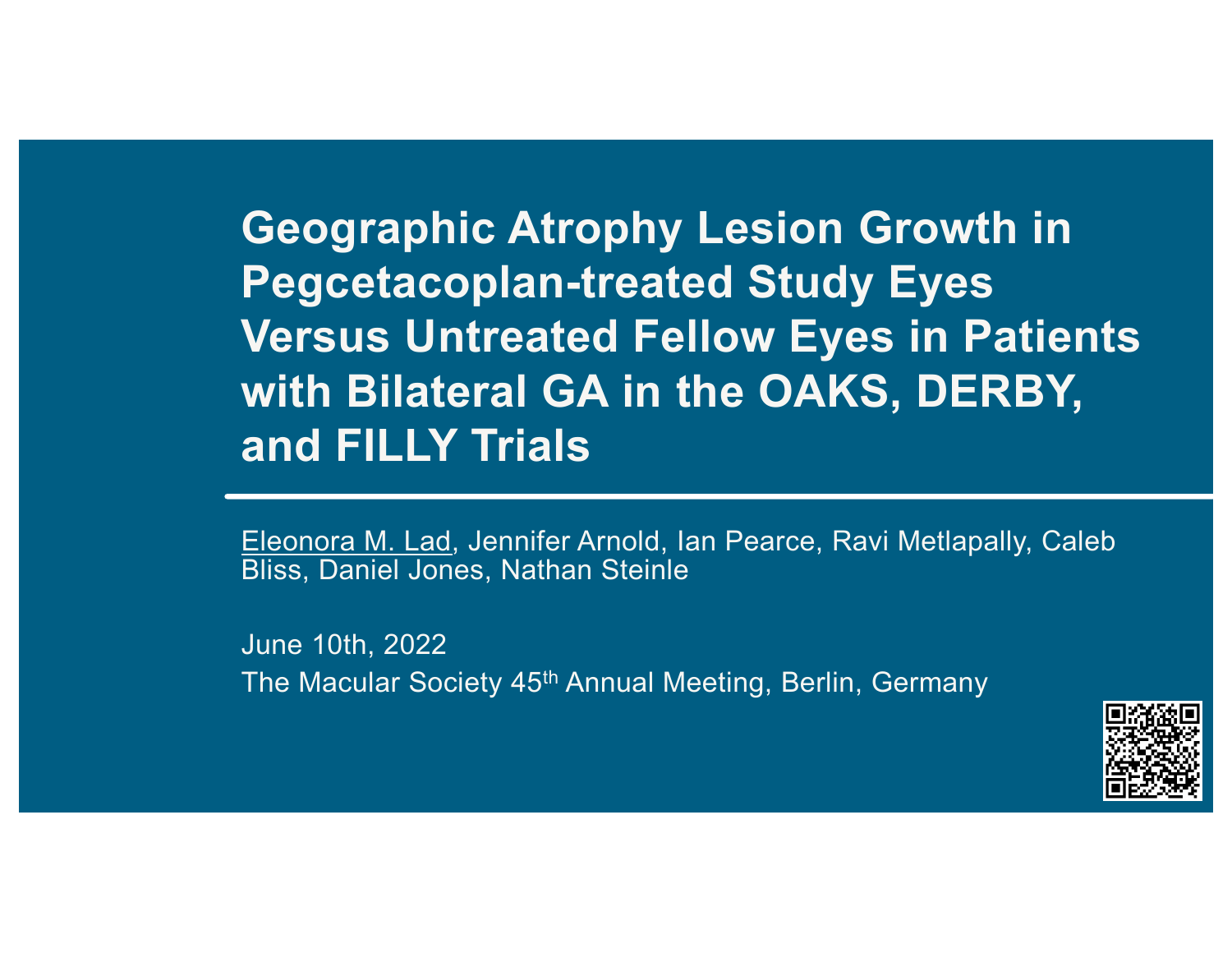### **Disclosures**

- Elenora Lad has the following financial interests or relationships to disclose:
	- Scientific Advisor: IMI-2 Consortium, Roche, Novartis, **Apellis,** Allegro, Alexion, Annexon, Gemini Therapeutics, Retrotope, Galimedix, IVERIC Bio, NGM Biopharmaceuticals, Janssen, Thea Laboratoires, LumiThera, Nanoscope Therapeutics, Perceive Biotherapeutics
	- Research Funding: VA CSR&D I01, NIH/NEI K23, Roche, Research to Prevent Blindness, Novartis, Apellis, Neurotech, Alexion, IVERIC Bio, LumiThera, Gemini Therapeutics, Boehringer Ingelheim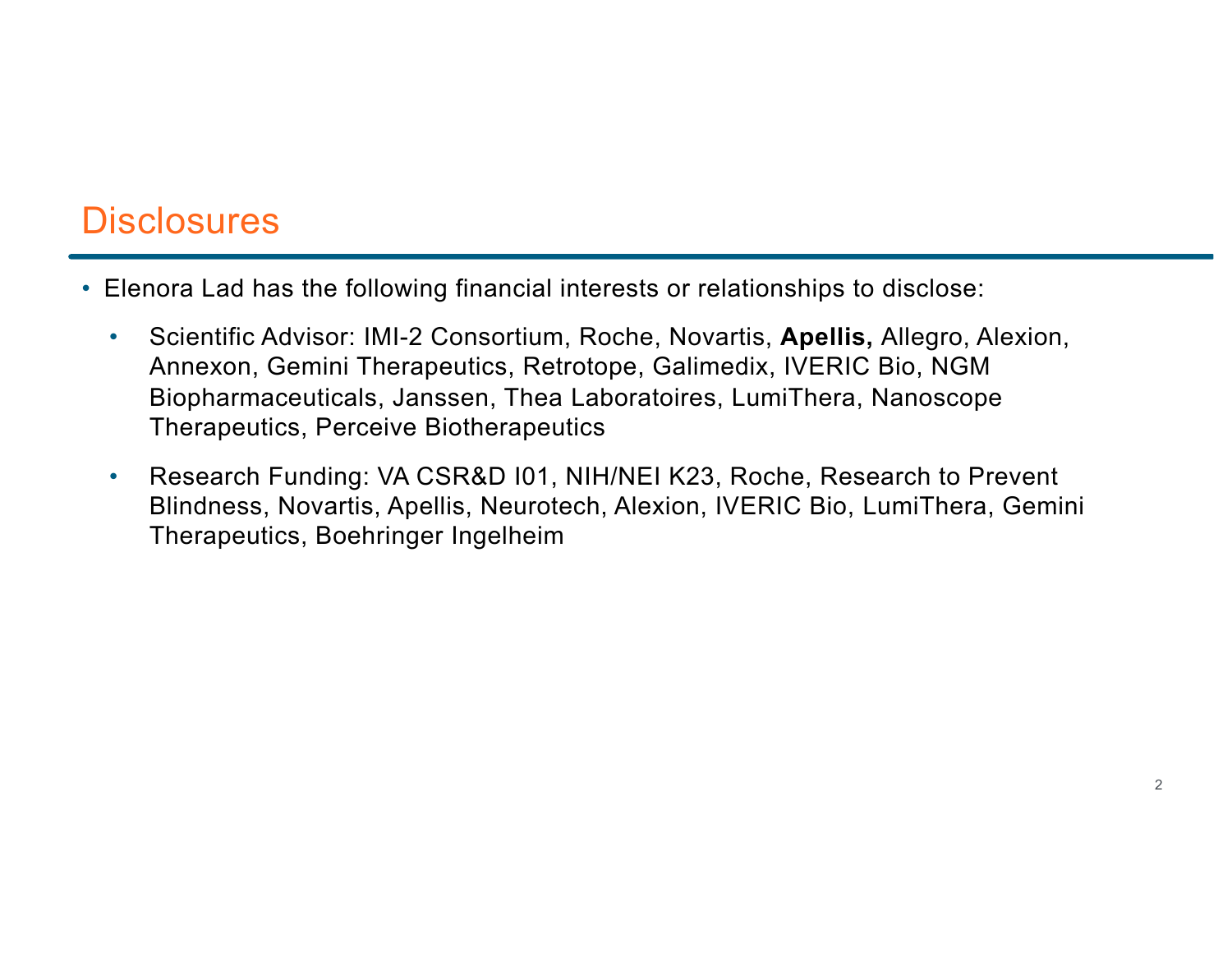# **Summary**

- In bilateral GA, growth rate of GA lesions in both eyes is highly correlated
- Therefore, analysis of study eye versus fellow eye lesion growth in patients with bilateral GA is an important internal control that reinforces and provides additional support for the biological drug effect observed in the primary analysis
- In DERBY, OAKS, and FILLY, fellow eye GA lesion growth rates were similar to those observed in natural history studies  $(-2 \text{ mm}^2 \text{ per year})$
- Pegcetacoplan consistently reduced GA lesion growth in treated study eyes versus untreated fellow eyes across three large, well-controlled clinical studies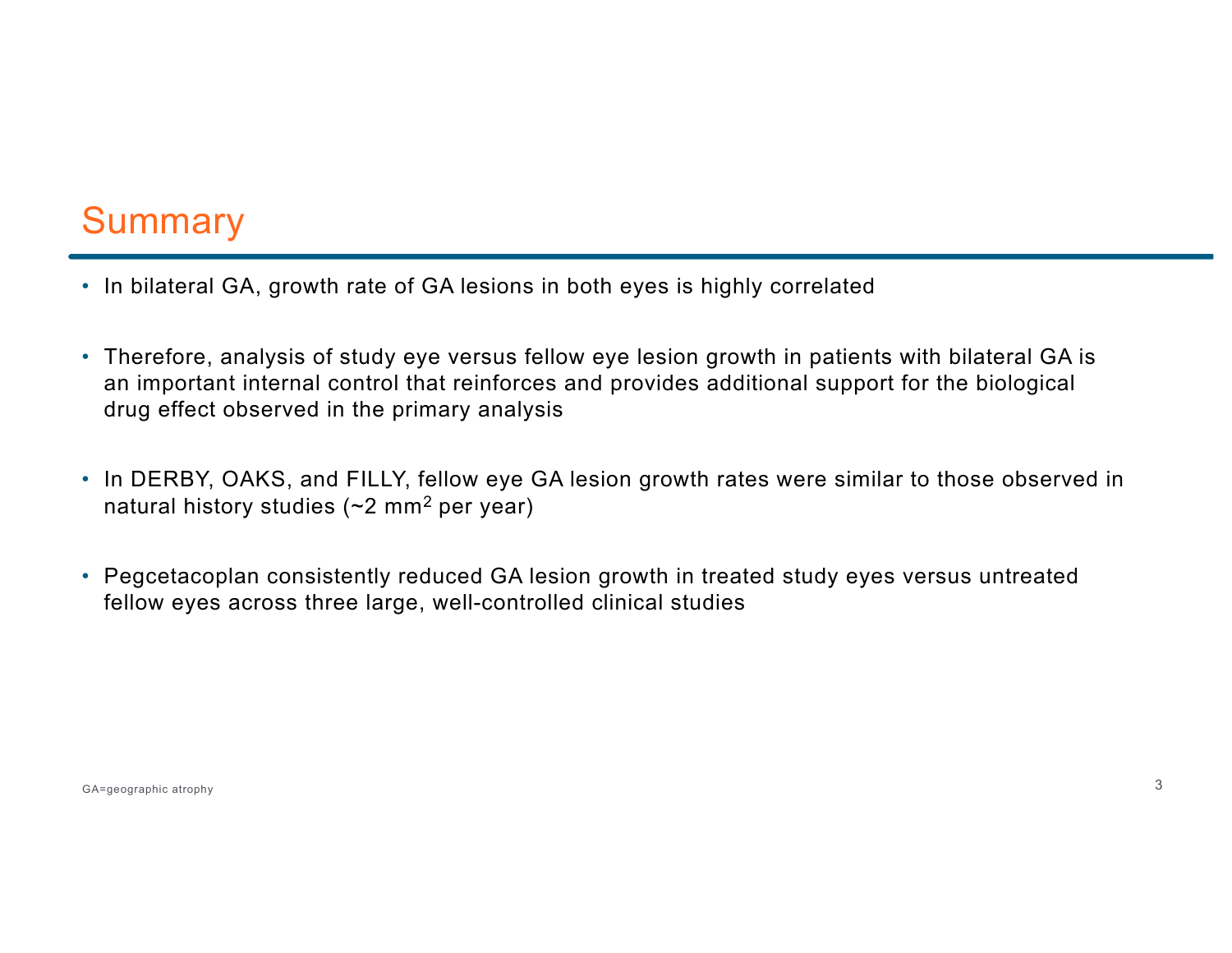# Global phase 3 program: Design of studies





AMD=age-related macular degeneration; BCVA=best-corrected visual acuity; CNV=choroidal neovascularization; EOM=every other month; FRI=Functional Reading Independence; GA=geographic atrophy; LL=low luminance; MMRM=mixed-effect model for repeated measures; NEI-VFQ=National Eye Institute Visual Function Questionnaire-25.

4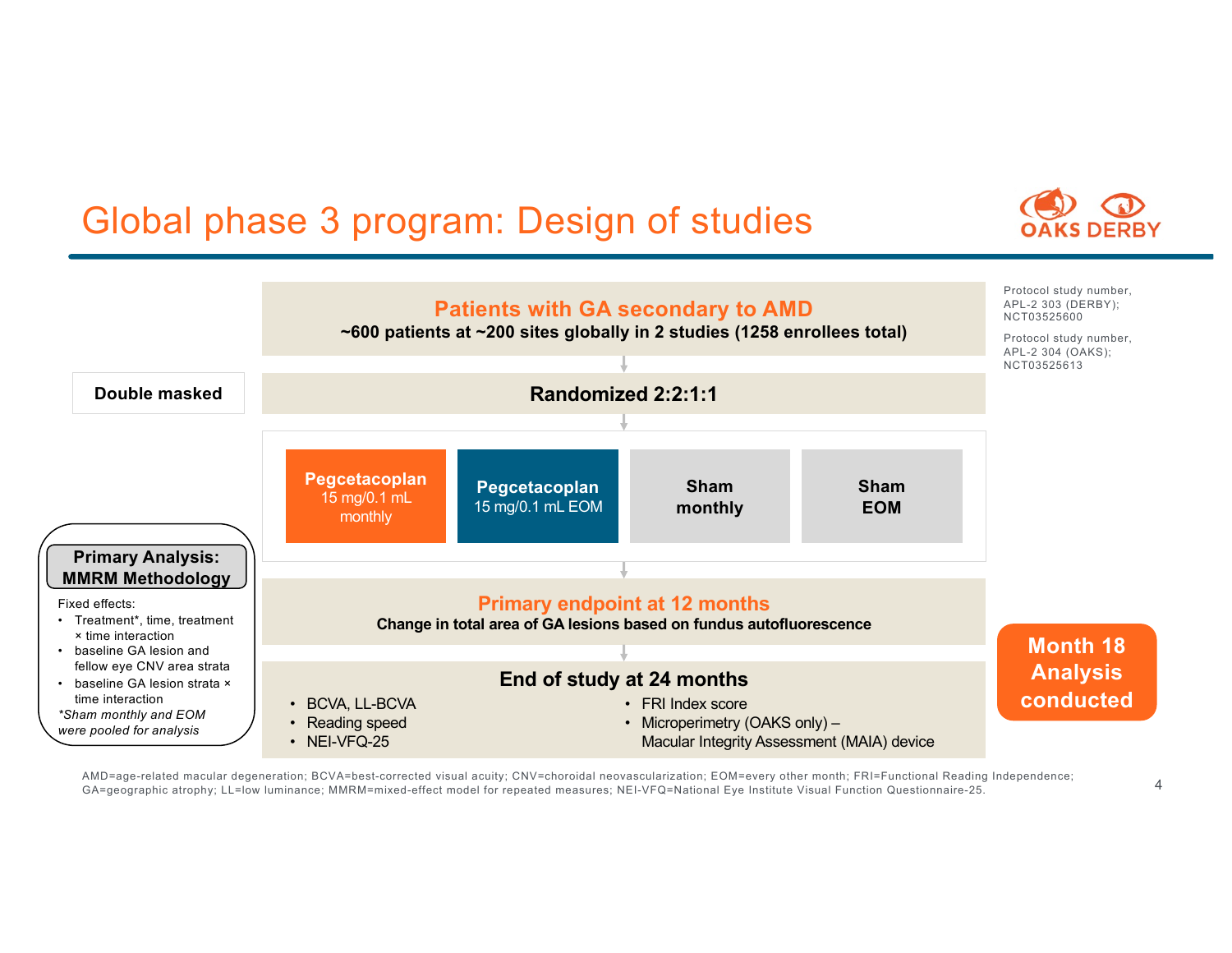# Key inclusion and exclusion criteria



#### **Key inclusion criteria**



- BCVA ≥24 letters ETDRS (20/320 Snellen equivalent)
- GA lesion requirements:
	- Total size: ≥2.5 and ≤17.5 mm2
	- Foveal and extrafoveal GA allowed
	- If multifocal, at least 1 focal lesion must be  $≥1.25$  mm<sup>2</sup> (0.5 DA)
	- Presence of perilesional hyperautofluorescence



- GA secondary to a condition other than AMD, such as Stargardt disease in either eye
- Ocular history of or active CNV in the study eye, including presence of RPE tear (assessed by reading center)

Ocular history of active CNV in the fellow eye is not exclusionary

AMD=age-related macular degeneration; BCVA=best-corrected visual acuity; CNV=choroidal neovascularization; DA=disk area; ETDRS=Early Treatment Diabetic Retinopathy Study; GA=geographic atrophy; RPE=retinal pigment epithelium.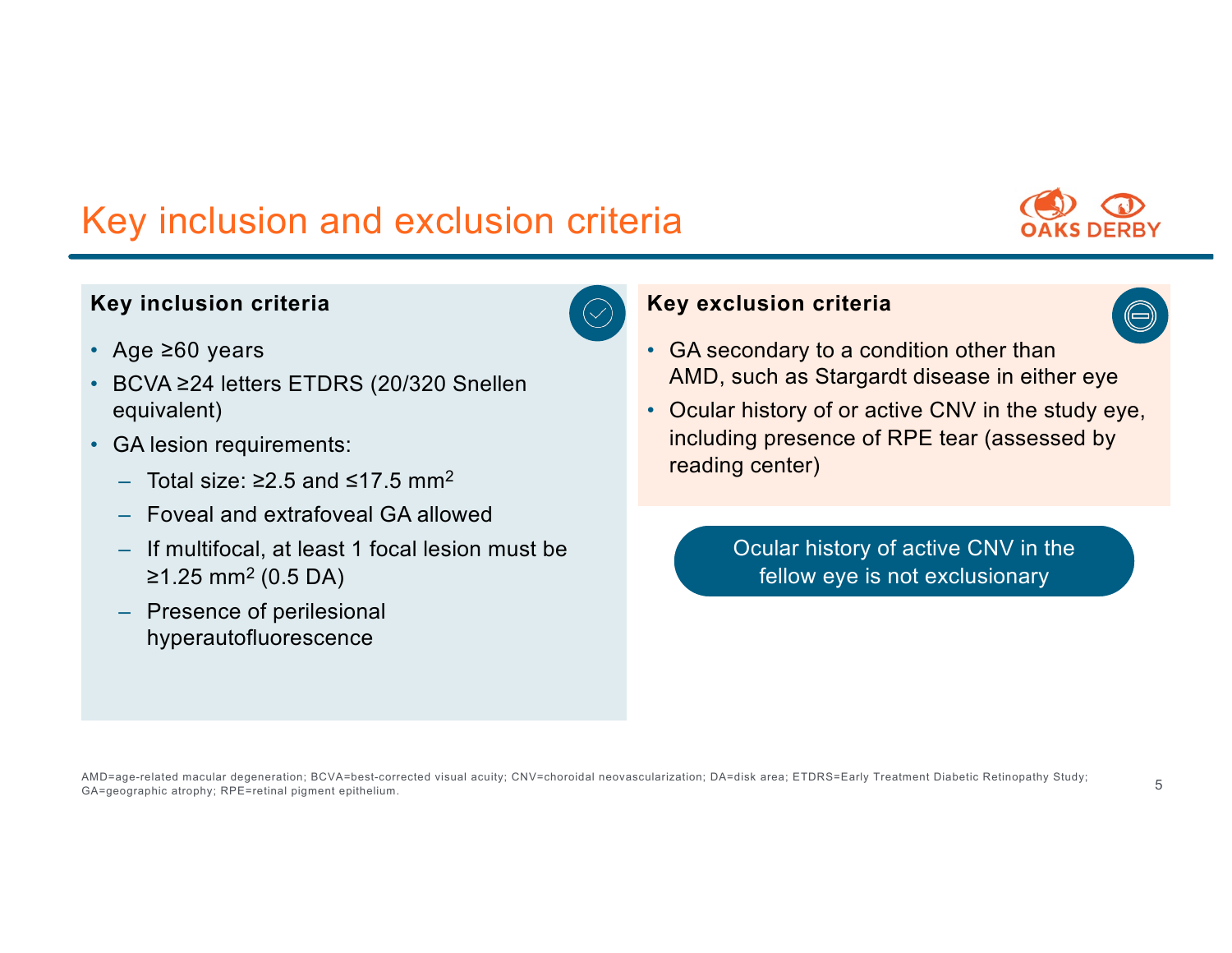# Patient disposition at Month 18



|                                                            | <b>OAKS</b>            |                          |                                           | <b>DERBY</b>           |                          |                                           |
|------------------------------------------------------------|------------------------|--------------------------|-------------------------------------------|------------------------|--------------------------|-------------------------------------------|
|                                                            | <b>PM</b><br>$(N=213)$ | <b>PEOM</b><br>$(N=212)$ | <b>Sham</b><br><b>Pooled</b><br>$(N=212)$ | <b>PM</b><br>$(N=206)$ | <b>PEOM</b><br>$(N=208)$ | <b>Sham</b><br><b>Pooled</b><br>$(N=207)$ |
| <b>Completed study through</b><br>Month 18, n (%)          | 165 (77.5%)            | 179 (84.4%)              | 172 (81.1%)                               | 167 (81.1%)            | 176 (84.6%)              | 172 (83.1%)                               |
| <b>Discontinued study prior</b><br>to Month 18, $n$ $(\%)$ | 48 (22.5%)             | 33 (15.6%)               | 40 (18.9%)                                | 39 (18.9%)             | $32(15.4\%)$             | 35 (16.9%)                                |
| Reason for discontinuation, n (%)                          |                        |                          |                                           |                        |                          |                                           |
| <b>Consent withdrawal</b>                                  | 22 (10.3%)             | $14(6.6\%)$              | 14 (6.6%)                                 | 24 (11.7%)             | $13(6.3\%)$              | 18(8.7%)                                  |
| Death                                                      | $12(5.6\%)$            | $7(3.3\%)$               | $7(3.3\%)$                                | $6(2.9\%)$             | $4(1.9\%)$               | $6(2.9\%)$                                |
| Adverse event                                              | $6(2.8\%)$             | $4(1.9\%)$               | $3(1.4\%)$                                | 3(1.5%)                | $4(1.9\%)$               | $5(2.4\%)$                                |
| COVID-19 impact                                            | $5(2.3\%)$             | $3(1.4\%)$               | $11(5.2\%)$                               | $3(1.5\%)$             | $9(4.3\%)$               | $6(2.9\%)$                                |
| Lost to follow-up                                          | $3(1.4\%)$             | $4(1.9\%)$               | $4(1.9\%)$                                | $1(0.5\%)$             | $2(1.0\%)$               | $\mathbf 0$                               |

These analyses were performed on the Month 18 intent-to-treat (ITT) population. The ITT set includes all randomized patients. N=number of patients; PEOM=pegcetacoplan every other month; PM=pegcetacoplan monthly.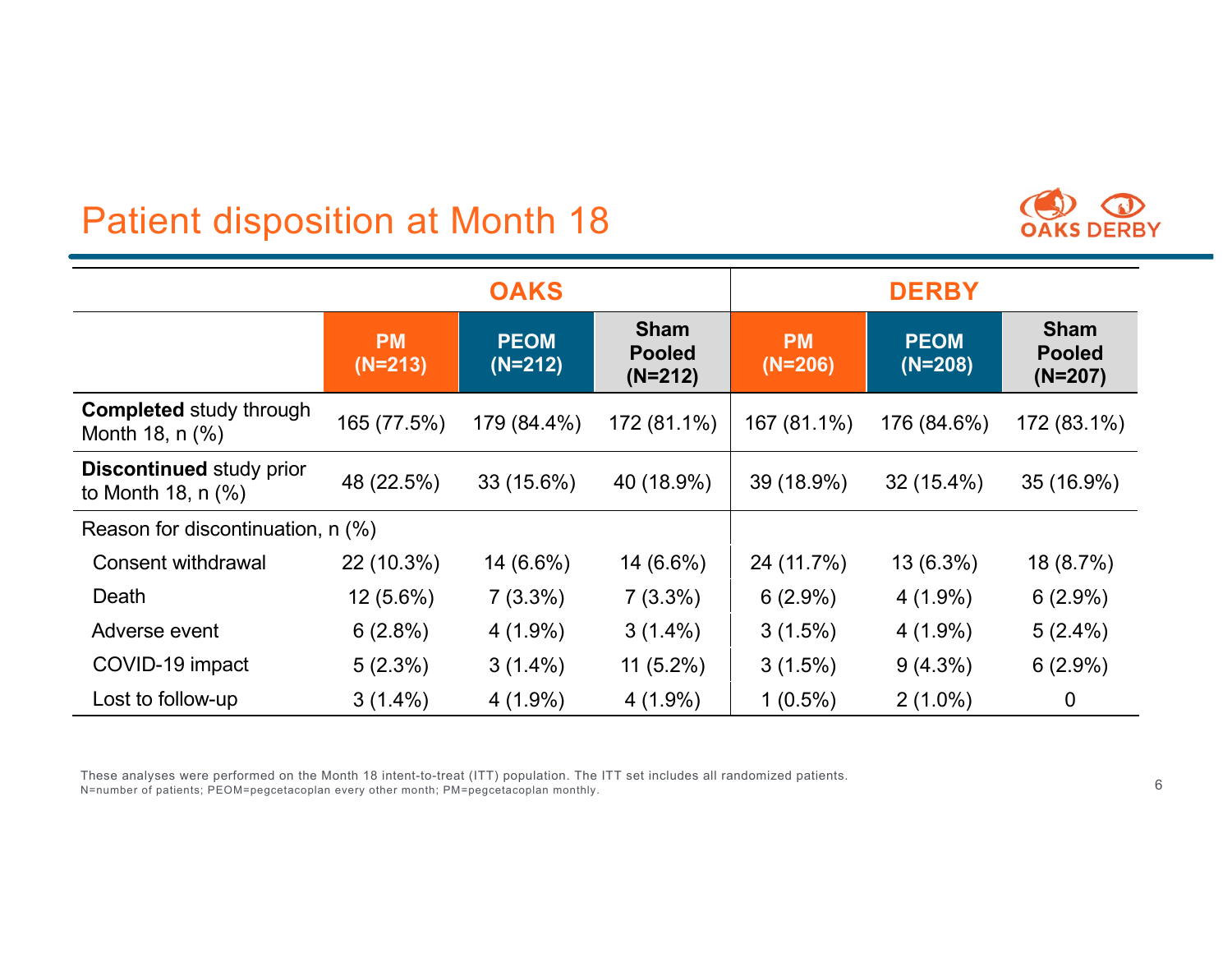# Exposure at Month 18



The modified intent-to-treat population was used for the analysis, defined as all randomized patients who received at least 1 injection of pegcetacoplan or sham and have baseline and at least 1 post-baseline value of GA lesion area in the study eye.

7 <sup>a</sup>Duration of treatment in monthly group is (date of last injection + 30 days) – date of first injection + 1; EOM group is (date of last injection + 60 days) – date of first injection + 1. Duration of treatment is truncated to a patient's early termination date. Month 18 cutoff date, or study completion date, as appropriate, Compliance (%) is the number of injections administered divided by the number of scheduled injections up to completion or discontinuation of study treatment × 100.

EOM=every other month; GA=geographic atrophy; N=number of patients; PEOM=pegcetacoplan EOM; PM=pegcetacoplan monthly; SD=standard deviation.

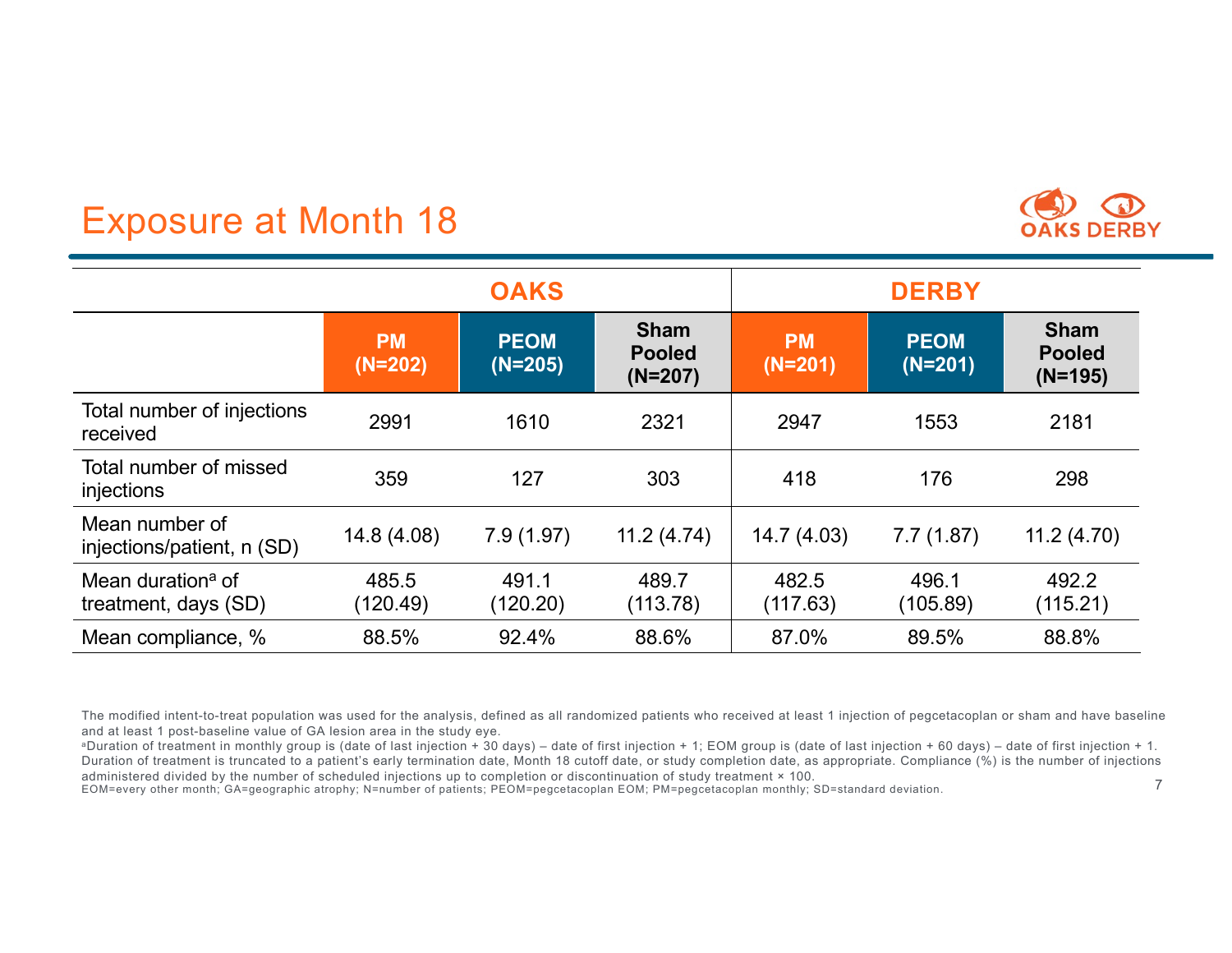## Pegcetacoplan reduced GA lesion growth vs. sham in **OAKS** and **DERBY** at **Month 18**



#### **OAKS** LS mean change (±SE) from baseline in GA lesion (mm<sup>2</sup>) ±SE) from baseline in GA lesion (mm²) 3.5 **22% (monthly) reduction p<0.0001 (nominal) vs sham** 3.0 **16% (every other month) reduction p=0.0018 (nominal) vs sham** 2.5 2.0 1.5 1.0 LS mean change ( 0.5 0.0 Baseline M2 M4 M6 M8 M10 M12 M14 M16 M18 **Sham** (n=207, pooled) **PEOM** (n=205) **PM** (n=202)

### **DERBY**



LS means estimated from a mixed-effects model for repeated measures. The modified intent-to-treat population was used for the analysis, defined as all randomized patients who received at least 1 injection of pegcetacoplan or sham and have baseline and at least 1 post-baseline value of GA lesion area in the study eye. GA=geographic atrophy; LS=least squares; M=month; PEOM=pegcetacoplan every other month; PM=pegcetacoplan monthly; SE=standard error.

8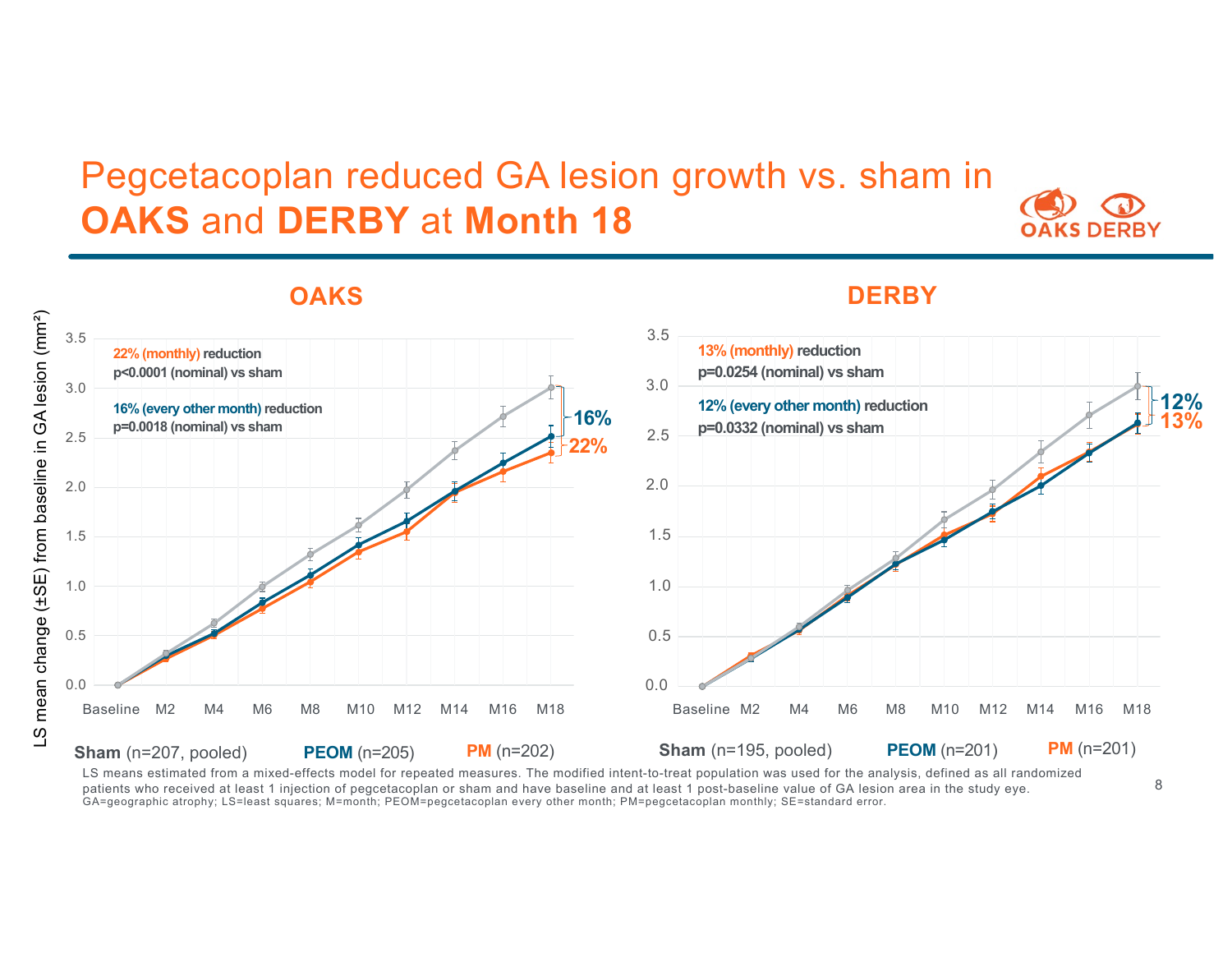## Lesion growth rate is similar for both eyes in patients with bilateral GA

**GA progression correlation in bilateral GA1 Area of lesion in bilateral GA2**



Data points indicate patients with bilateral GA. There was high correlation between eyes ( $r = 0.86; P < .001$ ).



GA lesion growth is similar in patients with bilateral GA; therefore, fellow eye analyses can be an important internal control

#### GA=geographic atrophy.

1. Colijn JM, et al. *JAMA Ophthalmol* 2021;139:743–50; 2. Fleckenstein M, et al. *Invest Ophthalmol Vis Sci* 2011;52:6552–7.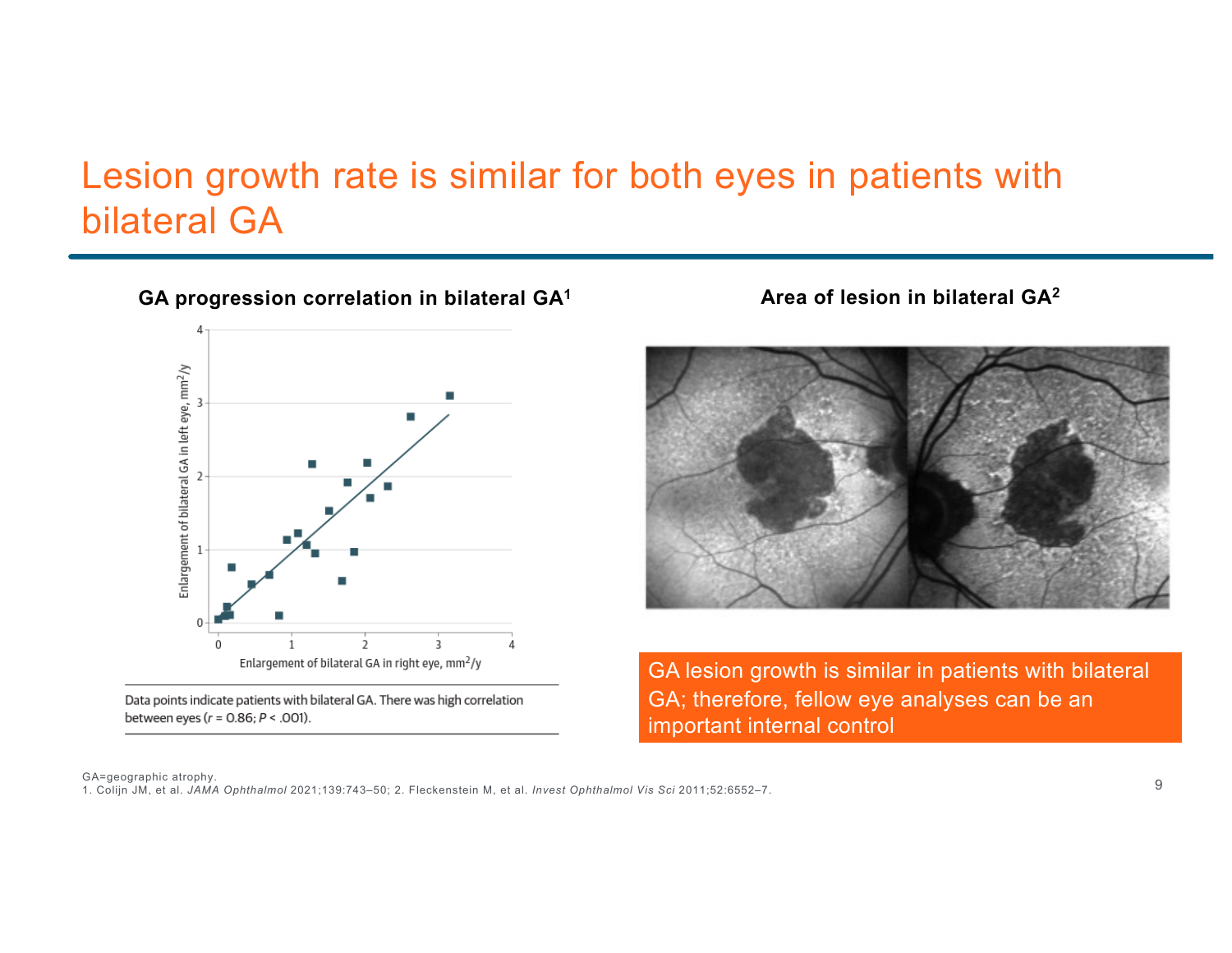# Analysis of fellow eye vs. study eye lesion growth



- Patients with bilateral GA were included in this analysis from DERBY and OAKS
- In addition, for a subject to be included, the fellow eye had to meet the following criteria:
	- Absence of CNV in the medical history
	- Baseline GA lesion size between 2.5 and 17.5  $mm<sup>2</sup>$
	- Presence of any pattern of hyperautofluorescence in the junctional zone of GA
	- GA not confluent with peripapillary atrophy
- In DERBY and OAKS, fellow eye GA lesion characteristics were similar to study eye GA lesion characteristics (e.g., majority were multifocal, majority were foveal-involving)
- In FILLY, all patients with bilateral GA were included due to sample size
- Sham-adjusted values for the difference between fellow eye and study eye were also calculated
	- Sham-adjusted percent difference in study eye vs. fellow eye lesion growth in pegcetacoplantreated groups adjusts for difference in lesion growth between study eye and fellow eye in sham group

Sham-adjusted percentage difference is derived as the difference in LS means of change from baseline between the study eye and fellow eye within the pegcetacoplan treatment groups minus the difference in LS means change from baseline between the study eye and fellow eye within the sham pooled treatment group and then divided by the change from baseline in the fellow eye within the pegcetacoplan treatment group. CNV=choroidal neovascularization; GA=geographic atrophy; LS=least squares.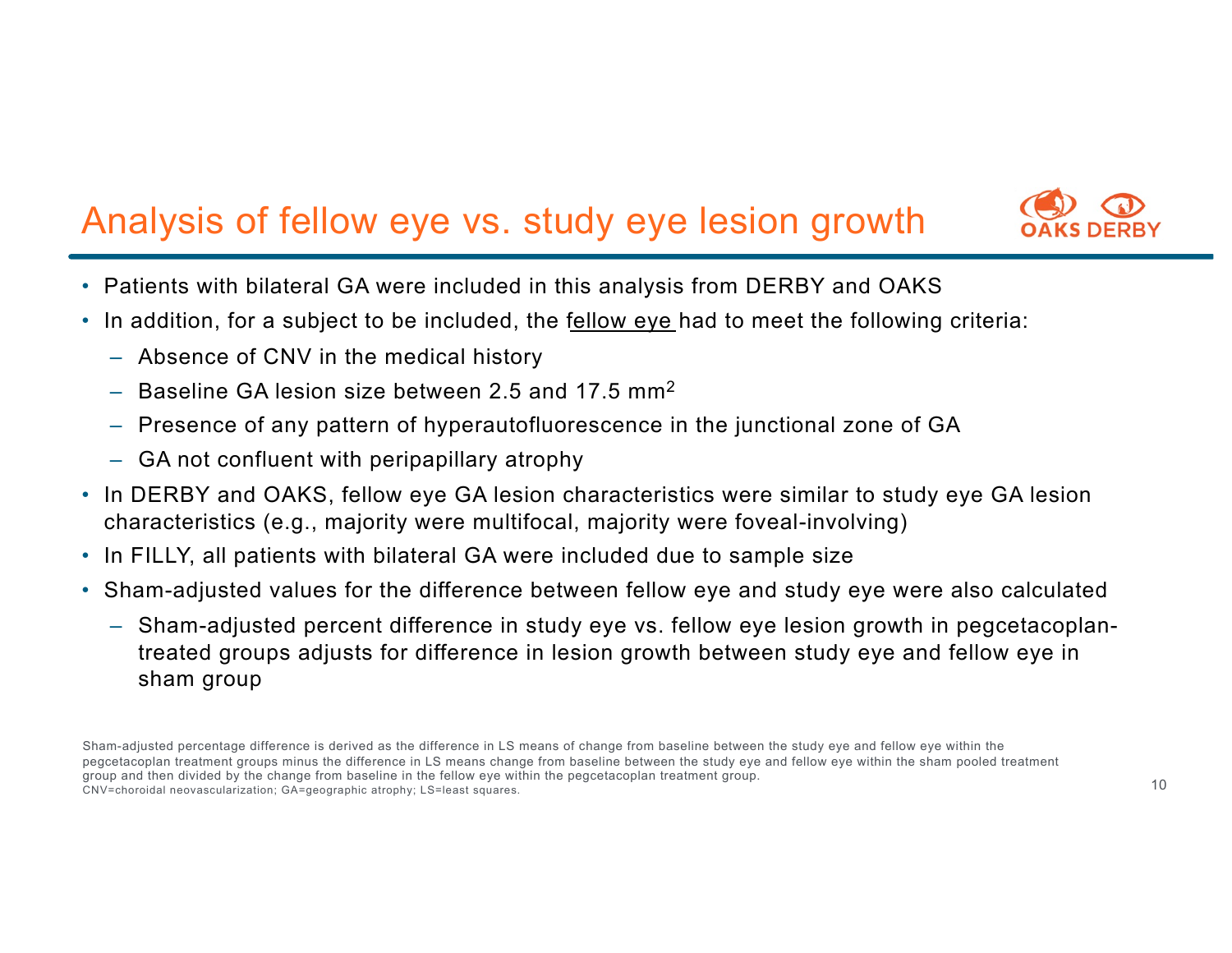**FILLY:** pegcetacoplan-treated eyes demonstrated reduced lesion growth **over 12 months** in treated study eyes vs. untreated fellow eyes



LS means estimated from a mixed-effects model for repeated measures. The modified intent-to-treat population was used for the analysis in patients with bilateral GA with at least one post-baseline fundus autofluorescence assessment.

GA=geographic atrophy; LS=least squares; M=month; PEOM=pegcetacoplan every other month; PM=pegcetacoplan monthly; SE=standard error.

31 L C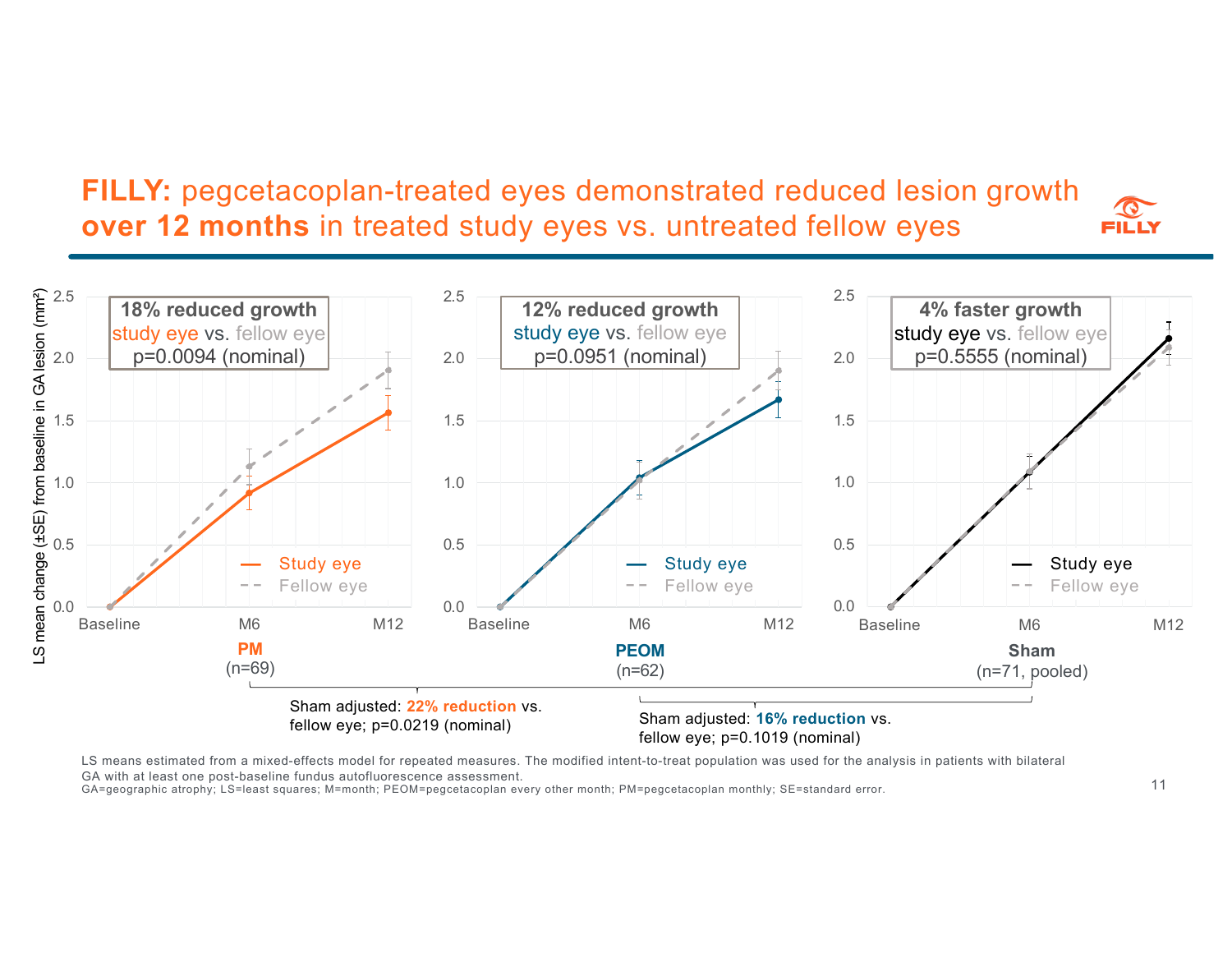#### **DERBY:** pegcetacoplan-treated eyes demonstrated reduced lesion growth **over 18 months** in treated study eyes vs. untreated fellow eyes **DERBY**



LS means estimated from a mixed-effects model for repeated measures. The modified intent-to-treat population was used for the analysis in patients with bilateral GA with at least one post-baseline fundus autofluorescence assessment and with fellow eyes that meet the criteria on slide 10. GA=geographic atrophy; LS=least squares; M=month; PEOM=pegcetacoplan every other month; PM=pegcetacoplan monthly; SE=standard error.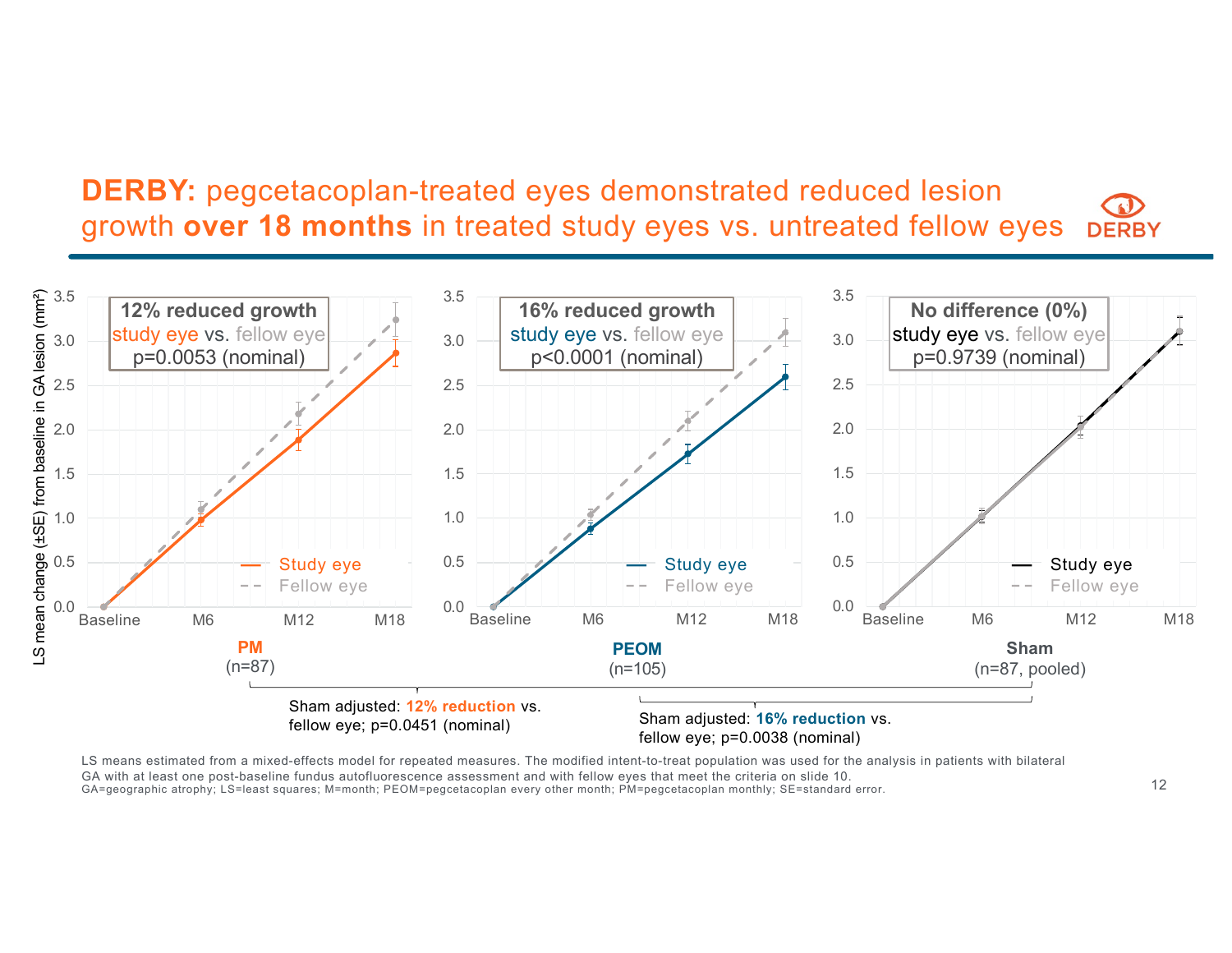**OAKS:** pegcetacoplan-treated eyes demonstrated reduced lesion growth **over 18 months** in treated study eyes vs. untreated fellow eyes



LS means estimated from a mixed-effects model for repeated measures. The modified intent-to-treat population was used for the analysis in patients with bilateral GA with at least one post-baseline fundus autofluorescence assessment and with fellow eyes that meet the criteria on slide 10. GA=geographic atrophy; LS=least squares; M=month; PEOM=pegcetacoplan every other month; PM=pegcetacoplan monthly; SE=standard error.